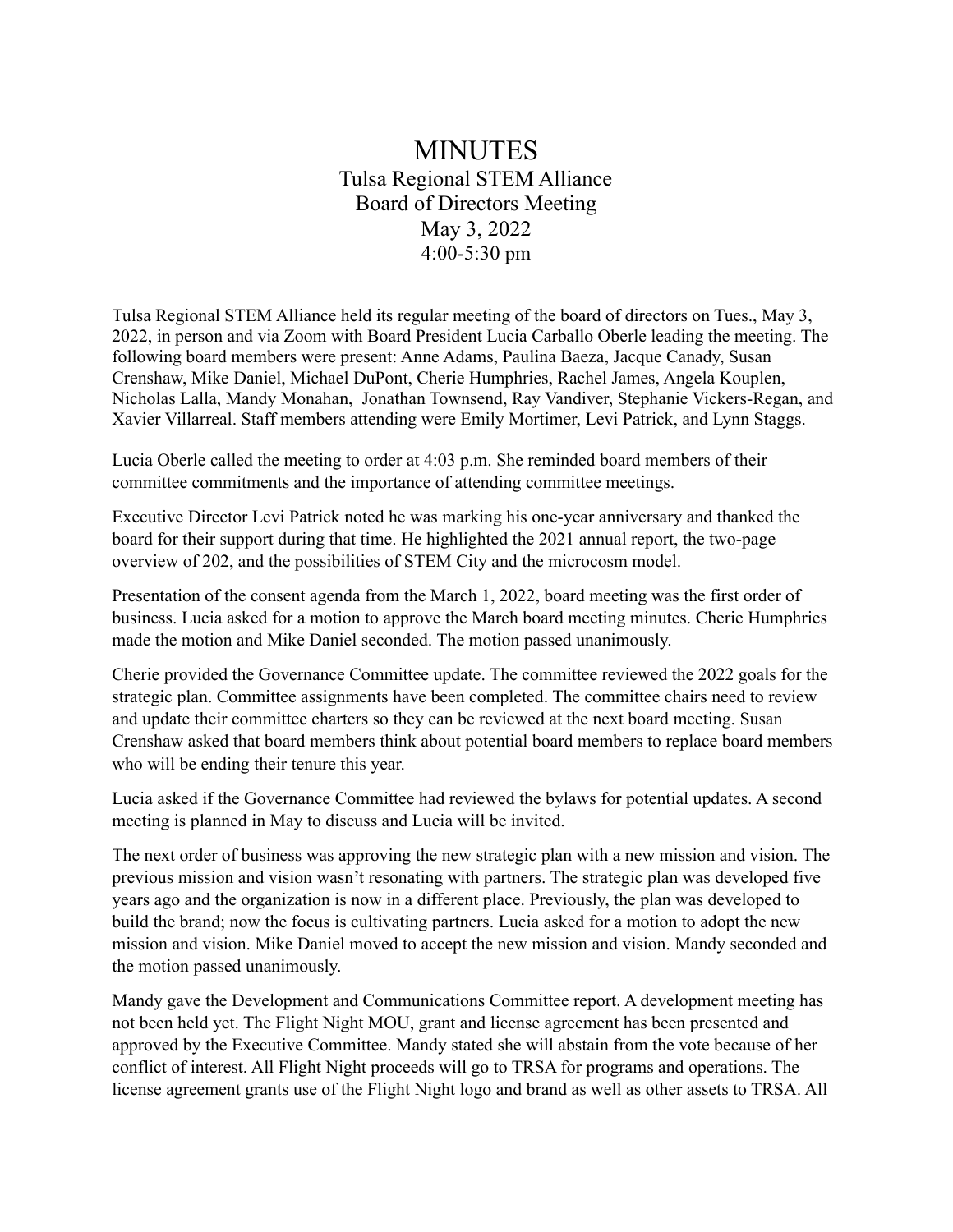but \$10,000, which will be used to maintain insurance, will be transferred to TRSA. Mike Daniel, Anne Adams, TRSA counsel and the Finance Committee vetted the agreements. Cherie moved to approve the agreement. Anne seconded the motion and the motion passed unanimously.

Susan thanked everyone who worked on the transition as well as thanking Flight Night for its tremendous effort.

Susan mentioned that while the Siegfrieds are no longer leading the Flight Night event, the emphasis is that the Siegfrieds are engaged but the checks go directly to TRSA now.

Mandy said \$16,000 has been raised so far. Sponsorship request letters will go out the following week under the Siegfrieds signatures. The Flight Night Committee has 26 strong leaders from the community on the committee.

The capital campaign raised \$224,000 and grant request letters have gone out.

The committee is involved in hiring a Director of Development, with interviews currently in process and will continue to hold interviews until the right candidate is found.

The committee will focus on highlighting the strategic plan. A social media plan will be presented at the next board meeting. The next committee meeting is tentatively scheduled for May 26 and Lucia will be invited.

Susan asked if there are concerns about our social media. Levin indicated one post was removed at the end of 2021, which highlighted the need for a social media policy.

Anne presented the Finance Committee report. Mariner Wealth Advisors, the accounting firm, dropped TRSA early this year. An agreement letter with the new accounting firm, Morse & Co., will be signed on May 4. The new firm is being brought up to speed by staff and Mariner so they will be organized and ready after tax season to begin processing payables.

TRSA and Flight Night financials will be reviewed in June. The annual audit was postponed until June. An extension on the 990 submission moved the deadline from May 15 to Nov. 15.

While cash is down from the last quarter because of the construction of the new space, four to five months of reserve funds are available. Officer signatures on the bank account have been updated.

The next committee meeting will be later in May. Changes to the committee charter will be presented at that meeting.

Jonathan Townsend and Ray Vandiver presented the Program Committee report. The committee is working with Emily Mortimer to create the program list, which will be presented to the committee for feedback. The committee is working on streamlining, quantifying, and justifying the means and output of TRSA programming. Items being worked on are how to collect data on STEM City, what the community impact is, how the microcosm works, management of the digital badge component will be managed, and a possible STEM Hub expansion plan.

Emily reported on the strategic areas of 2022 programming: student impact, educator capacity, and ecosystem. Mike asked how the impact will be evaluated. Levi said we had requested evaluations and Dimensions of Success (DOS).